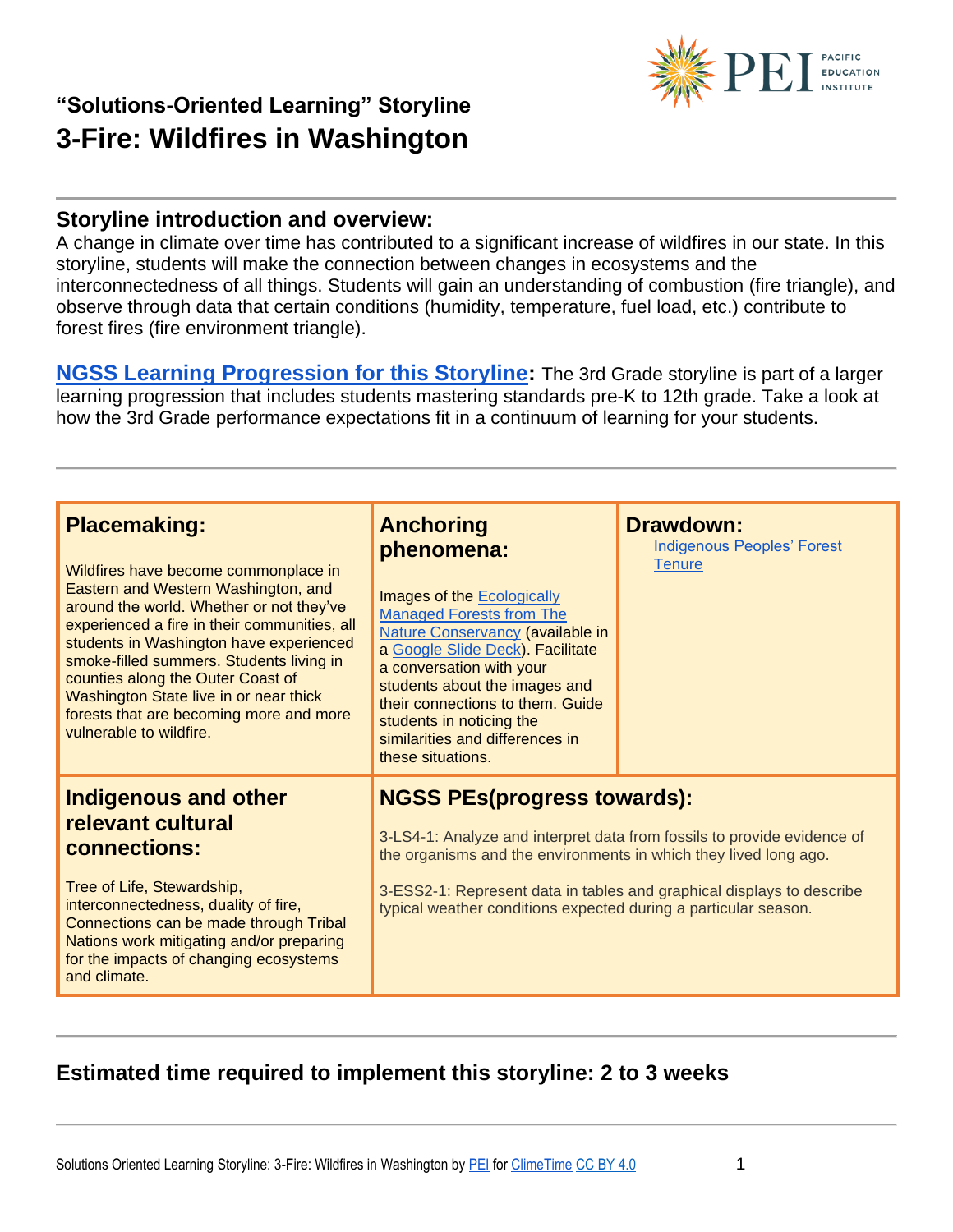

3-LS4-1: Analyze and interpret data from fossils to provide evidence of the organisms and the environments in which they lived long ago.

3-ESS2-1: Represent data in tables and graphical displays to describe typical weather conditions expected during a particular season.

| Science & Engineering Practice (SEP)                                                                                                                                                                                                                                                                                                                                                                                                                                                                                                                                                                                                                                                                                                                                                                                                                                                                                                          | <b>Disciplinary Core Idea (DCI)</b>                                                                                                                                                                                                                                                                                                                                                                                                                                                                                                                                                                                                                                                                                                                                       | <b>Cross Cutting Concept (CCC)</b>                                                                                                                                                                                                                                                                                                                                                                                    |
|-----------------------------------------------------------------------------------------------------------------------------------------------------------------------------------------------------------------------------------------------------------------------------------------------------------------------------------------------------------------------------------------------------------------------------------------------------------------------------------------------------------------------------------------------------------------------------------------------------------------------------------------------------------------------------------------------------------------------------------------------------------------------------------------------------------------------------------------------------------------------------------------------------------------------------------------------|---------------------------------------------------------------------------------------------------------------------------------------------------------------------------------------------------------------------------------------------------------------------------------------------------------------------------------------------------------------------------------------------------------------------------------------------------------------------------------------------------------------------------------------------------------------------------------------------------------------------------------------------------------------------------------------------------------------------------------------------------------------------------|-----------------------------------------------------------------------------------------------------------------------------------------------------------------------------------------------------------------------------------------------------------------------------------------------------------------------------------------------------------------------------------------------------------------------|
| <b>Analyzing and Interpreting Data</b><br>Analyzing data in 3-5 builds on K-2 experiences<br>and progresses to introducing quantitative<br>approaches to collecting data and conducting<br>multiple trials of qualitative observations. When<br>possible and feasible, digital tools should be used.<br>Represent data in tables and<br>various graphical displays (bar<br>graphs and pictographs) to reveal<br>patterns that indicate relationships.<br>$(3-ESS2-1)$<br>Analyze and interpret data to make<br>$\bullet$<br>sense of phenomena using logical<br>reasoning.<br><b>Obtaining, Evaluating, and Communicating Information</b><br>Obtaining, evaluating, and communicating<br>information in 3-5 builds on K-2 experiences and<br>progresses to evaluating the merit and accuracy of<br>ideas and methods.<br>Obtain and combine information<br>from books and other reliable<br>media to explain phenomena. (3-<br><b>ESS2-2)</b> | <b>LS4.A: Evidence of Common Ancestry and</b><br><b>Diversity</b><br>Some kinds of plants and animals<br>$\bullet$<br>that once lived on Earth are no<br>longer found anywhere. (Note:<br>moved from K-2)<br>Fossils provide evidence about the<br>$\bullet$<br>types of organisms that lived long<br>ago and also about the nature of<br>their environments.<br><b>ESS2.D: Weather and Climate</b><br>Scientists record patterns of the<br>$\bullet$<br>weather across different times and<br>areas so that they can make<br>predictions about what kind of<br>weather might happen next. (3-<br>ESS2-1)<br>Climate describes a range of an<br>$\bullet$<br>area's typical weather conditions and<br>the extent to which those conditions<br>vary over years. (3-ESS2-2) | <b>Scale, Proportion, and Quantity</b><br>Observable phenomena exist from<br>very short to very long time<br>periods.<br><b>Patterns</b><br>Patterns of change can be used to<br>make predictions. (3-ESS2-1), (3-<br>ESS2-2)<br><b>Connections to Nature of Science</b><br>Scientific Knowledge Assumes an Order and<br>Consistency in Natural Systems<br>Science assumes consistent<br>patterns in natural systems. |

#### **Learning Sessions**

| <b>Materials List</b> |                                                                    |
|-----------------------|--------------------------------------------------------------------|
| Learning session      | <b>Materials</b>                                                   |
| Set Up                | 2 plants for the whole class or more if you are going to do groups |
| 1.                    | Regional story of your choice                                      |
| 2.                    | Google slides, regional connection                                 |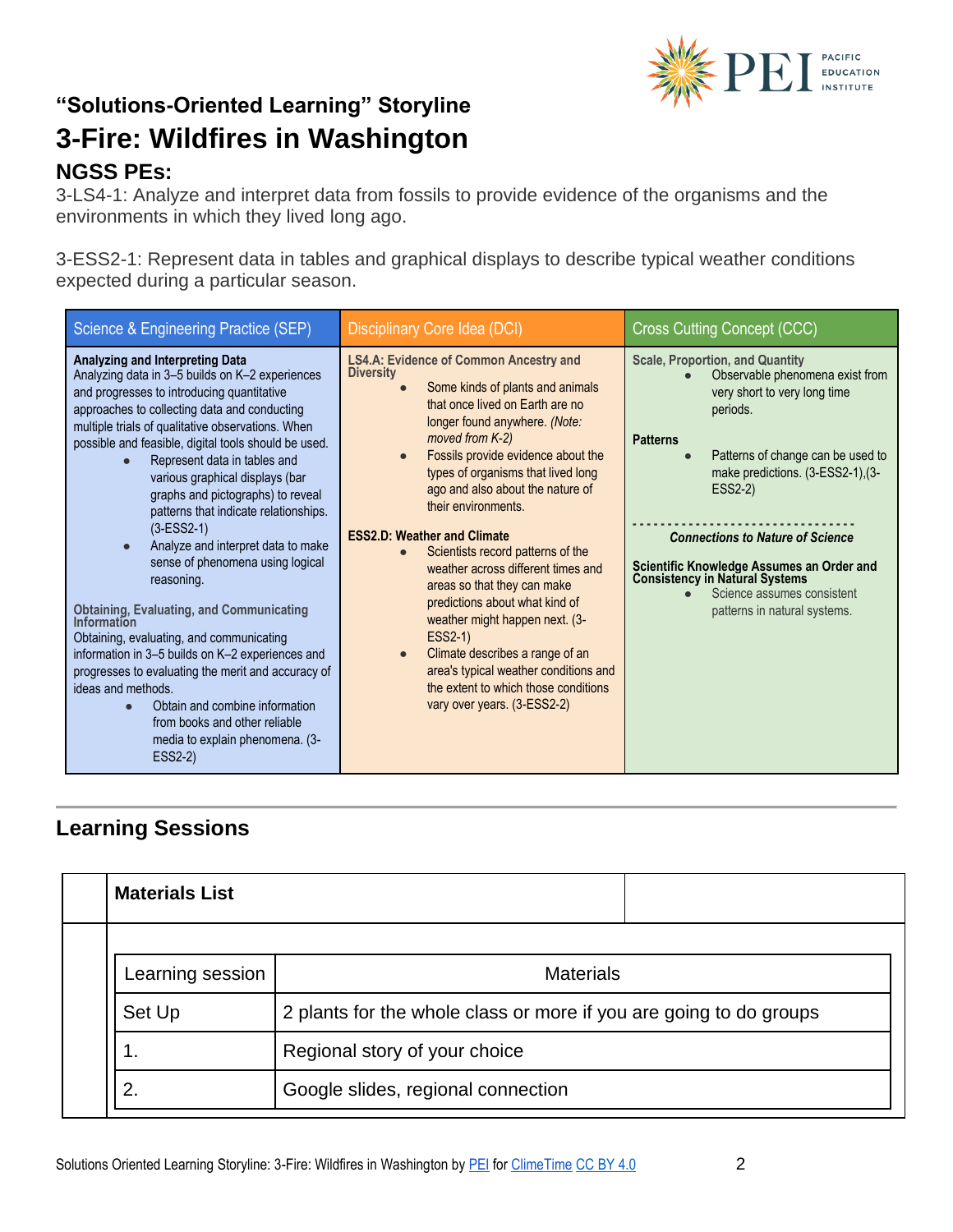

| 3.  | Pre-assessment and rubric                                                                                                                                                                                                                                                                                                 |
|-----|---------------------------------------------------------------------------------------------------------------------------------------------------------------------------------------------------------------------------------------------------------------------------------------------------------------------------|
| 4.  | Paleoclimates and Pollen activity materials including pollen picture, 1<br>large graduated cylinder, 5 different types of sediment (soil, clay, potting<br>mix, play dough, gravel), small plastic bag per group, pie pan per group,<br>tweezers per group, colored paper for making pollen samples,<br>permanent marker. |
| 5.  | Climate chart copies per student                                                                                                                                                                                                                                                                                          |
| 6.  | Computers to access the simulation                                                                                                                                                                                                                                                                                        |
| 7.  | Fire triangle poster, gumdrops, toothpicks, paper, scissors, tape                                                                                                                                                                                                                                                         |
| 8.  | Computer to show video                                                                                                                                                                                                                                                                                                    |
| 9.  | Model fire carrier                                                                                                                                                                                                                                                                                                        |
| 10. | <b>Grandmother Cedar Tree</b>                                                                                                                                                                                                                                                                                             |
| 11. |                                                                                                                                                                                                                                                                                                                           |
| 12. | Post assessment and rubric                                                                                                                                                                                                                                                                                                |

| <b>Set Up</b> | Estimated time:<br>15 minutes |
|---------------|-------------------------------|
|---------------|-------------------------------|

To prepare for learning session 6, students will simulate plant needs and growth by making observations of plants that are or are not having their needs met. You can use any type of small plant or for this activity:

● Plant 1: Place in a spot with sunlight and given adequate water

● Plant 2: Place in a closet/cabinet with no water and no sunlight.

You can set up this lab for the whole class or for small groups, whichever you prefer.

| <b>Grounding Native Ways of Knowing:</b>                                                                                                                                                                                  | Estimated time:<br>45 minutes |
|---------------------------------------------------------------------------------------------------------------------------------------------------------------------------------------------------------------------------|-------------------------------|
| To connect to native ways of knowing consider exploring the following ideas in connection<br>with your local tribal nation:<br>Tree of Life<br>Interconnectedness of all things<br>Fire duality (good/bad)<br>Stewardship |                               |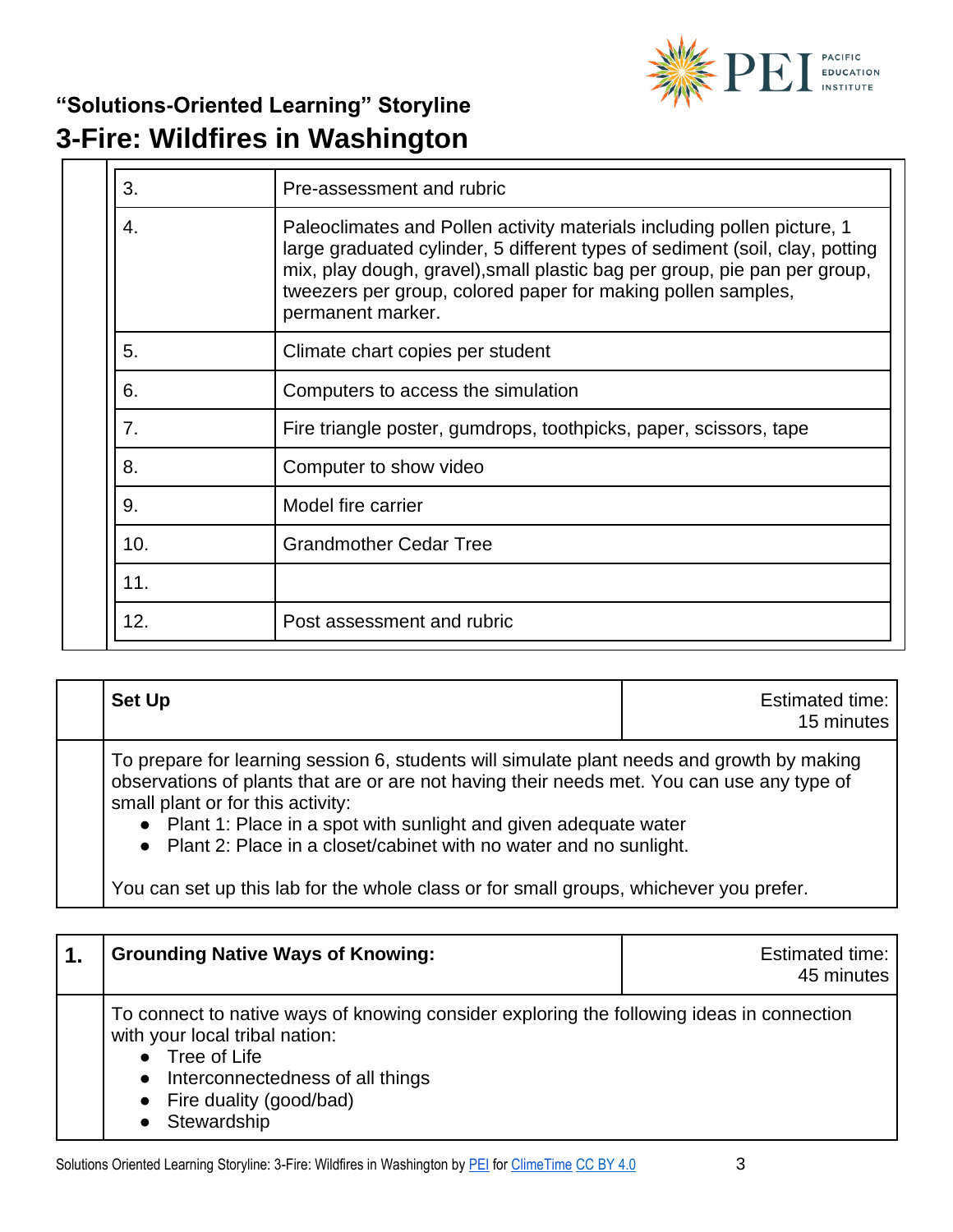

To access information on how to reach out and build relationships with local tribes, visit the [OSPI Office of Native Education: Partnering with Tribes](https://www.k12.wa.us/student-success/resources-subject-area/time-immemorial-tribal-sovereignty-washington-state/partnering-tribes) webpage.

For example in Southeast and Southwestern Washington, an appropriate reach out is to the Yakama for a story and/or teachings on Fire/Prescribed Burns.

- Yakama Nation Fire Management
- What did the story teach us about our relationship between Cedar Tree and the interconnectedness of all things (fire, pollen) and changing landscape as it relates to climate change?
- What are the impacts of changing ecosystems (as impacted by changes in climate over time) and connectedness of all things as fires become bigger and more constant in our communities?

Another example of a relevant connection for the North Puget Sound area is the Samish Story of Grandmother Cedar Tree.

- [Audio of Grandmother](http://omir-the-storyteller.blogspot.com/2005/07/grandmother-cedar.html) [Cedar](http://www.wisdomoftheelders.org/prog8/mp3/Turtle%20Island.mp3)
- [The Story of Cedar](https://youtu.be/WIcT9Jx0T7g)
- [Roger Fernandes Storytelling](https://www.wastatelaser.org/environmental-sustainability-enhanced-lessons/)

In addition to stories of the past, research and connect with tribal nations close to your community and their actions to mitigate and adapt to a changing climate.

| 2. | Examine Phenomena: Wildfire affects the landscape in<br>Washington.                                                                                                                                                                                                                                                                                                                                                                                                                      | Estimated time:<br>45 minutes |
|----|------------------------------------------------------------------------------------------------------------------------------------------------------------------------------------------------------------------------------------------------------------------------------------------------------------------------------------------------------------------------------------------------------------------------------------------------------------------------------------------|-------------------------------|
|    | 1. A story of two forests: In this learning session, students will view images of two<br>different forests. They will make observations and connections to these spaces. The<br>teacher will write down the student comments to use later.                                                                                                                                                                                                                                               |                               |
|    | Using the Google Slide Deck have the students discuss the images.                                                                                                                                                                                                                                                                                                                                                                                                                        |                               |
|    | After eliciting student responses to the images about the forest, fires, and aftermath, show<br>students more images from one of these regionally specific resources:<br>• Cascade Mountains, Central and Eastern Washington: Osborne Panoramas<br>○ More on William B. Osborne: Profile<br>Coastal Washington: Olympia Mountain Images page 3 of the PDF<br>• Northern Idaho: Fires of 1910<br>Southcentral Washington (smoke impacts for all of Washington state): Eagle Creek<br>Fire |                               |
|    | Eagle Creek Fire videos- During and After<br>$\bigcirc$                                                                                                                                                                                                                                                                                                                                                                                                                                  |                               |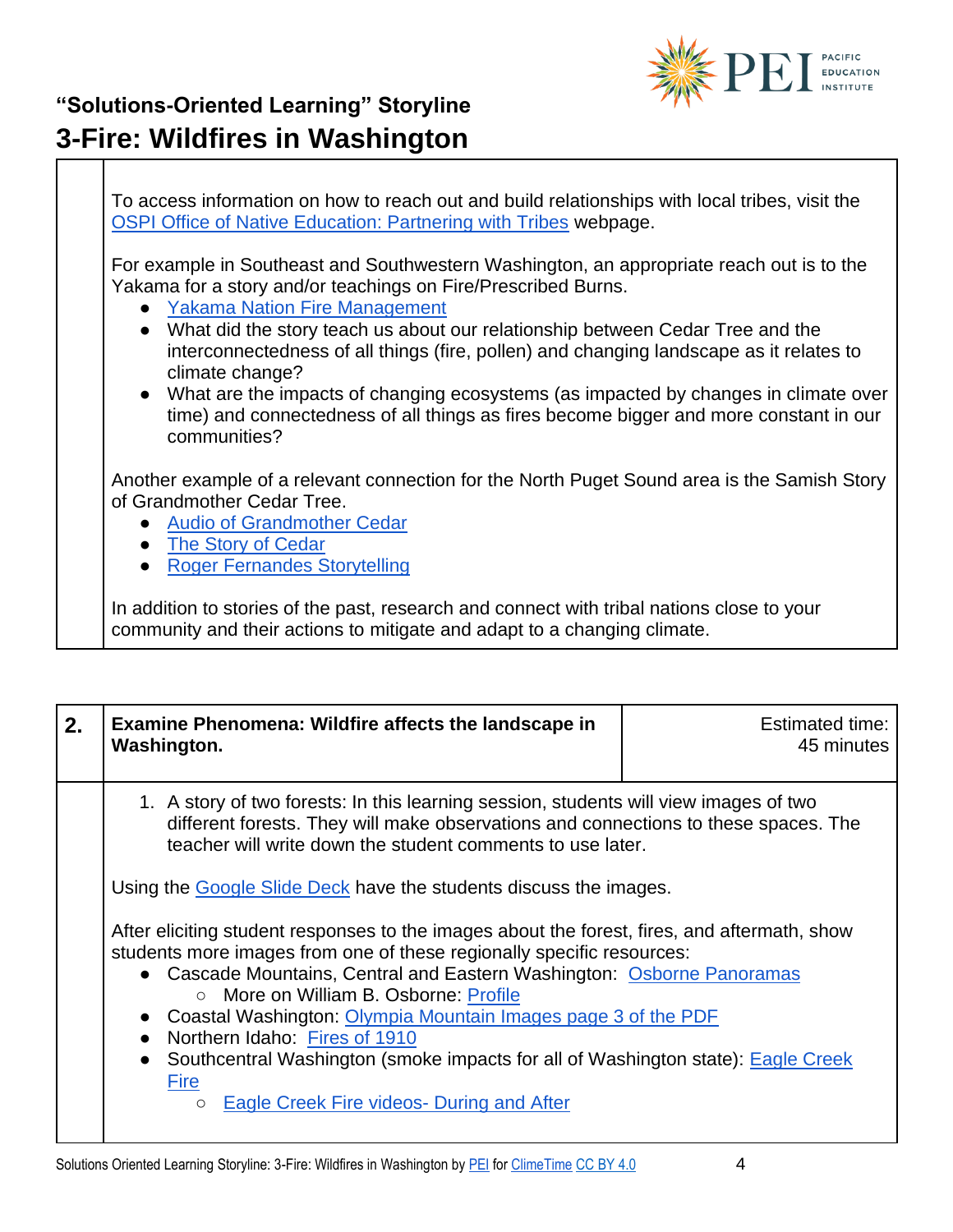

Students will write in their journal or science notebook what they notice about the forest and its changes over time based on the regional images.

| າ | <b>Pre Assessment:</b>                                                                               | Estimated time:<br>45 minutes |
|---|------------------------------------------------------------------------------------------------------|-------------------------------|
|   | 3-Fire: Wildfires in Washington Pre- Assessment<br>3-Fire: Wildfires in Washington Assessment Rubric |                               |

| $\overline{4}$ . | <b>Guiding question:</b><br>What can the mud at the bottom of a lake tell us about<br>changes in climate over time in our area?                                                                                                                                                                                                                                                                                                                                                                                                                                                                                                                                                                                                                                                                                                                                                                                                                                                                                                                                                                                                                                                                                                                                                                                                                                                                                                                                                                                                                        | Estimated time:<br>45-60 minutes |
|------------------|--------------------------------------------------------------------------------------------------------------------------------------------------------------------------------------------------------------------------------------------------------------------------------------------------------------------------------------------------------------------------------------------------------------------------------------------------------------------------------------------------------------------------------------------------------------------------------------------------------------------------------------------------------------------------------------------------------------------------------------------------------------------------------------------------------------------------------------------------------------------------------------------------------------------------------------------------------------------------------------------------------------------------------------------------------------------------------------------------------------------------------------------------------------------------------------------------------------------------------------------------------------------------------------------------------------------------------------------------------------------------------------------------------------------------------------------------------------------------------------------------------------------------------------------------------|----------------------------------|
|                  | NOTE: Activity requires considerable prep by the teacher - approximately 90 minutes.                                                                                                                                                                                                                                                                                                                                                                                                                                                                                                                                                                                                                                                                                                                                                                                                                                                                                                                                                                                                                                                                                                                                                                                                                                                                                                                                                                                                                                                                   |                                  |
|                  | Use the ADAPTED Paleoclimates and Pollen Lab Activity.                                                                                                                                                                                                                                                                                                                                                                                                                                                                                                                                                                                                                                                                                                                                                                                                                                                                                                                                                                                                                                                                                                                                                                                                                                                                                                                                                                                                                                                                                                 |                                  |
|                  | NOTE: The adapted version has been simplified to make the information more accessible to<br>3rd graders. It is formatted to meet the goal of understanding that different species of plants<br>have needs. For more information on the actual climate of those time periods, please read the<br>background material included in the activity.                                                                                                                                                                                                                                                                                                                                                                                                                                                                                                                                                                                                                                                                                                                                                                                                                                                                                                                                                                                                                                                                                                                                                                                                          |                                  |
|                  | The activity is adapted from a UCAR Center for Science Education exercise written for 7th-9th<br>grade students. You will need to support younger students by:                                                                                                                                                                                                                                                                                                                                                                                                                                                                                                                                                                                                                                                                                                                                                                                                                                                                                                                                                                                                                                                                                                                                                                                                                                                                                                                                                                                         |                                  |
|                  | 1. Having a class discussion about what plants grow in what different kinds of climates.<br>You can use very general descriptions of climate types.<br>For example, ask students how the plants and trees in the Hoh rainforest might<br>$\circ$<br>be different than the trees and plants we have in Eastern Washington. Or use<br>more extreme examples of tropical rainforest and desert. Make sure to talk<br>about temperature and precipitation differences between the two climates, and<br>the adaptations the plants must have to survive in those climates.<br>2. Having a discussion with students that plants have different needs. Some plants need<br>more water and higher temperatures, while others need cooler, drier climates. Ask<br>students what would happen if those needs aren't met (the plants could die).<br>3. Showing students the model sediment column from the activity. Explain that<br>paleobotanists (special plant scientists) study ancient plants by looking at the mud in<br>the bottom of the lake. When mud settles at the bottom of the lake, pollen gets trapped.<br>We can find the pollen and figure out what plants were nearby. The different layers in<br>the column are from different times in history. Ask the students which layer happened<br>first (the bottom layer). This is the oldest layer. Ask students how they know (you have<br>to put the bottom down first, and the next layer on top).<br>4. Explaining that they will be paleobotanists looking at model mud samples. They have to |                                  |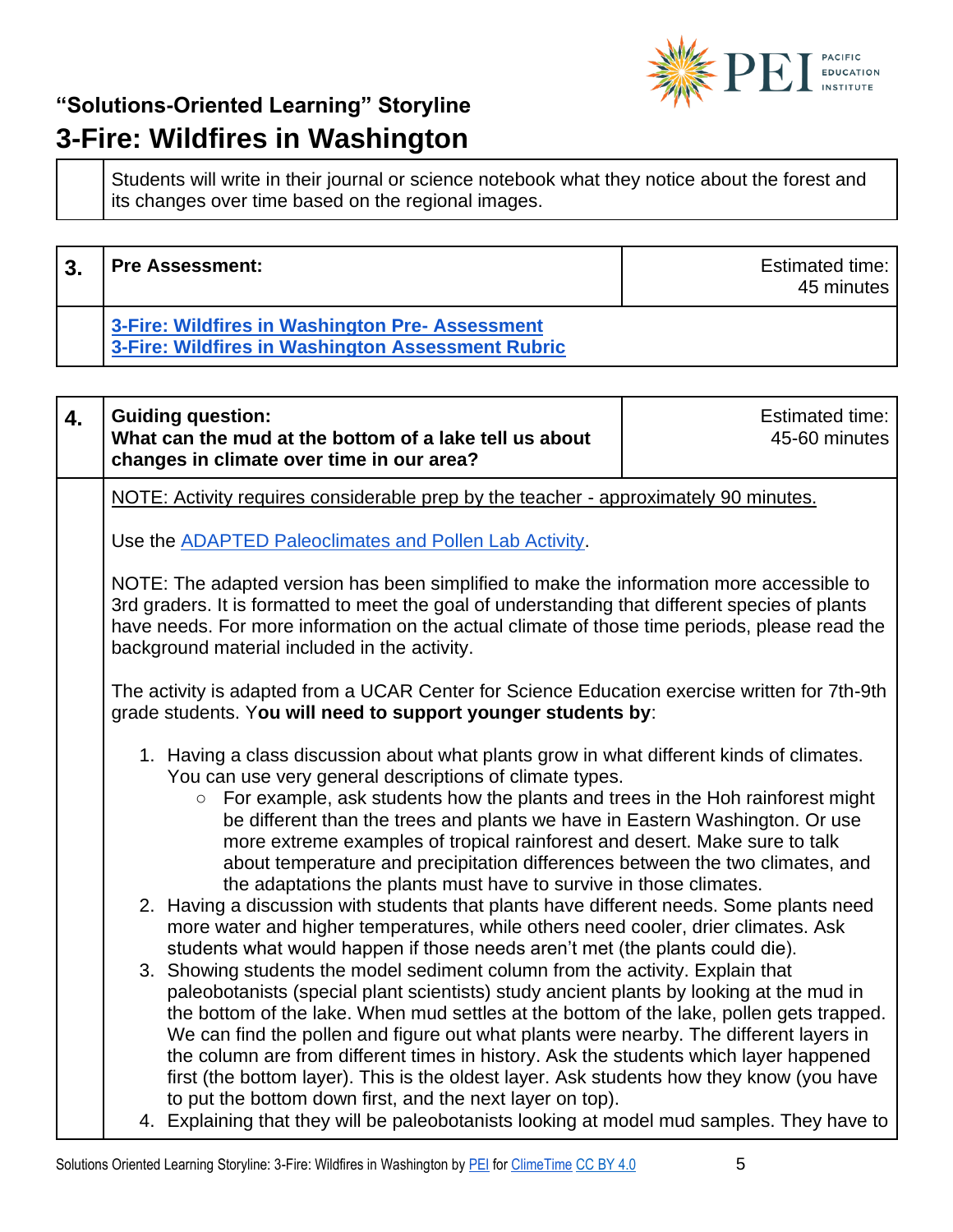

find the pollen grains in the sample and then the class will work together to figure out what the climate was like.

**NOTE**: There is ability to differentiate this activity built in to the adapted exercise. Students should work in teams; each team will get a sample to analyze. Some samples have more "pollen" types to find and record while others have less.

| 5. | <b>Guiding question:</b><br>How can we use graphing and mapping to visualize<br>weather pattern changes to understand how the climate<br>has changed over time in our region?                                                                                                                                                                                                                                                                                                                                                                                                                                                                                                                                                                                                            | Estimated time:<br>two 30-minute segments |
|----|------------------------------------------------------------------------------------------------------------------------------------------------------------------------------------------------------------------------------------------------------------------------------------------------------------------------------------------------------------------------------------------------------------------------------------------------------------------------------------------------------------------------------------------------------------------------------------------------------------------------------------------------------------------------------------------------------------------------------------------------------------------------------------------|-------------------------------------------|
|    | After students complete the Paleoclimates and Pollen lab, students are going to<br>collaboratively write the story of changes in climate over time by recording the Paleoclimate<br>data starting with the oldest layer. There are two ways students could engage in this activity:<br>Option 1: Write the story (layer by layer) on an anchor chart and have the students<br>write in their journal along with you. Make sure to include what happens to the species<br>that exist in one layer, but not in the one that follows.<br>Option 2: Write the story (layer by layer) on the board, and have students create a<br>comic strip with two frames for each layer. Include the "death" or what happens to the<br>species that exist in one layer, but not in the one that follows. |                                           |
|    | Here is an example of prompts you might use with your students (with the anticipated answer<br>in italics):                                                                                                                                                                                                                                                                                                                                                                                                                                                                                                                                                                                                                                                                              |                                           |
|    | Which layer is the oldest layer? Layer 5.<br>How do you know this? It is at the bottom.<br>What was the climate like when that mud settled to the bottom of the lake? It<br>was very cold, and there were plants that didn't need much water.<br>How do you know this? There are mostly grasses and sedges that grow in cool<br>climates and some other plants that also don't need much water.                                                                                                                                                                                                                                                                                                                                                                                          |                                           |
|    | Which layer came next? Layer 4<br>How do you know this? It is on top of Layer 5.<br>What was the climate like when that mud settled to the bottom of the lake? It<br>was warmer than during Layer 5, and there are still plants that don't need a lot<br>of water.<br>How do you know this? There are many of the same species, but some new<br>ones that need warmer climates.                                                                                                                                                                                                                                                                                                                                                                                                          |                                           |
|    | Which layer came next? Layer 3<br>How do you know this? It is on top of Layer 4.<br>What was the climate like when that mud settled to the bottom of the lake? It<br>was warmer and wetter than during Layer 4.<br>How do you know this? There are a lot of alder and Douglas fir trees that need                                                                                                                                                                                                                                                                                                                                                                                                                                                                                        |                                           |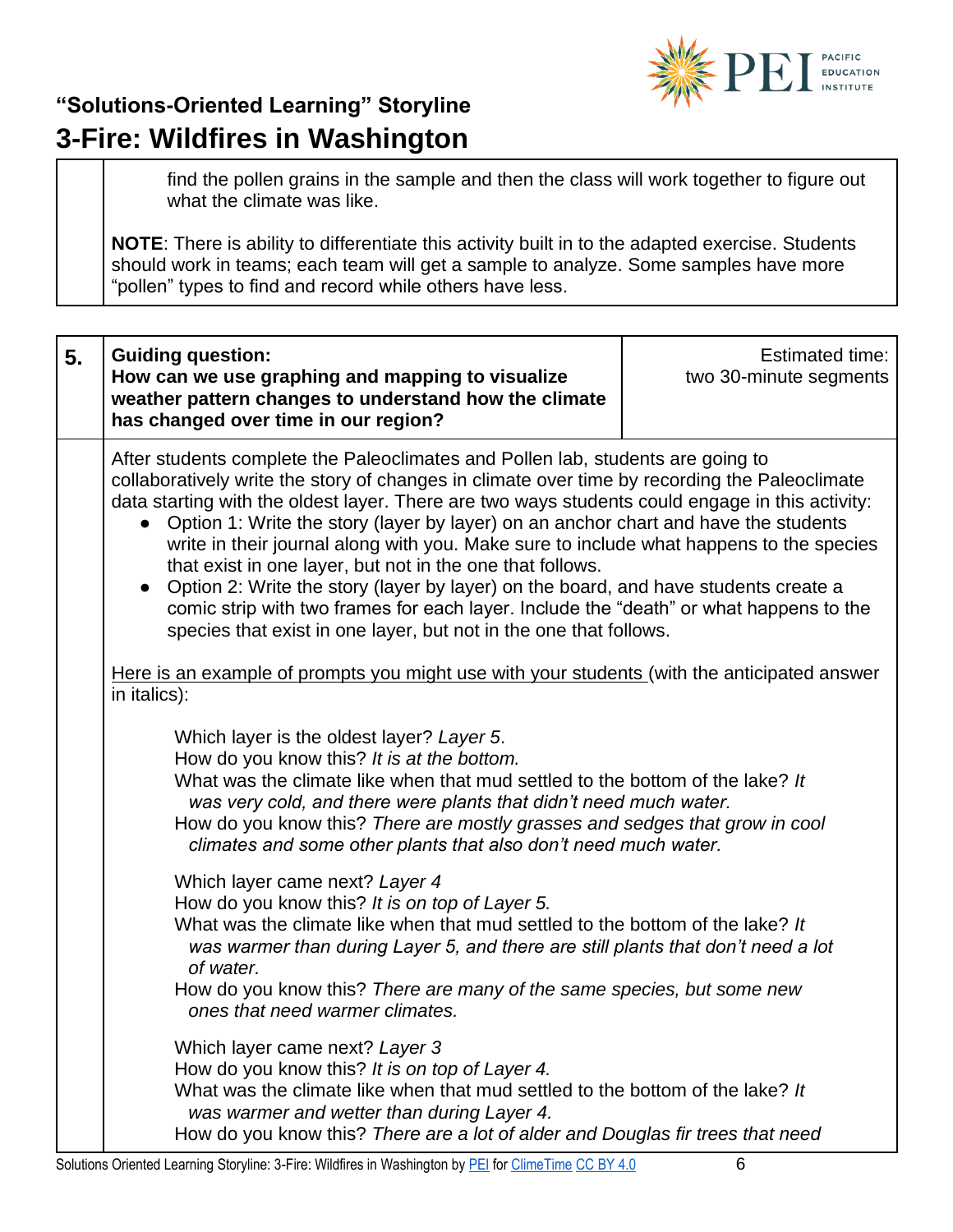

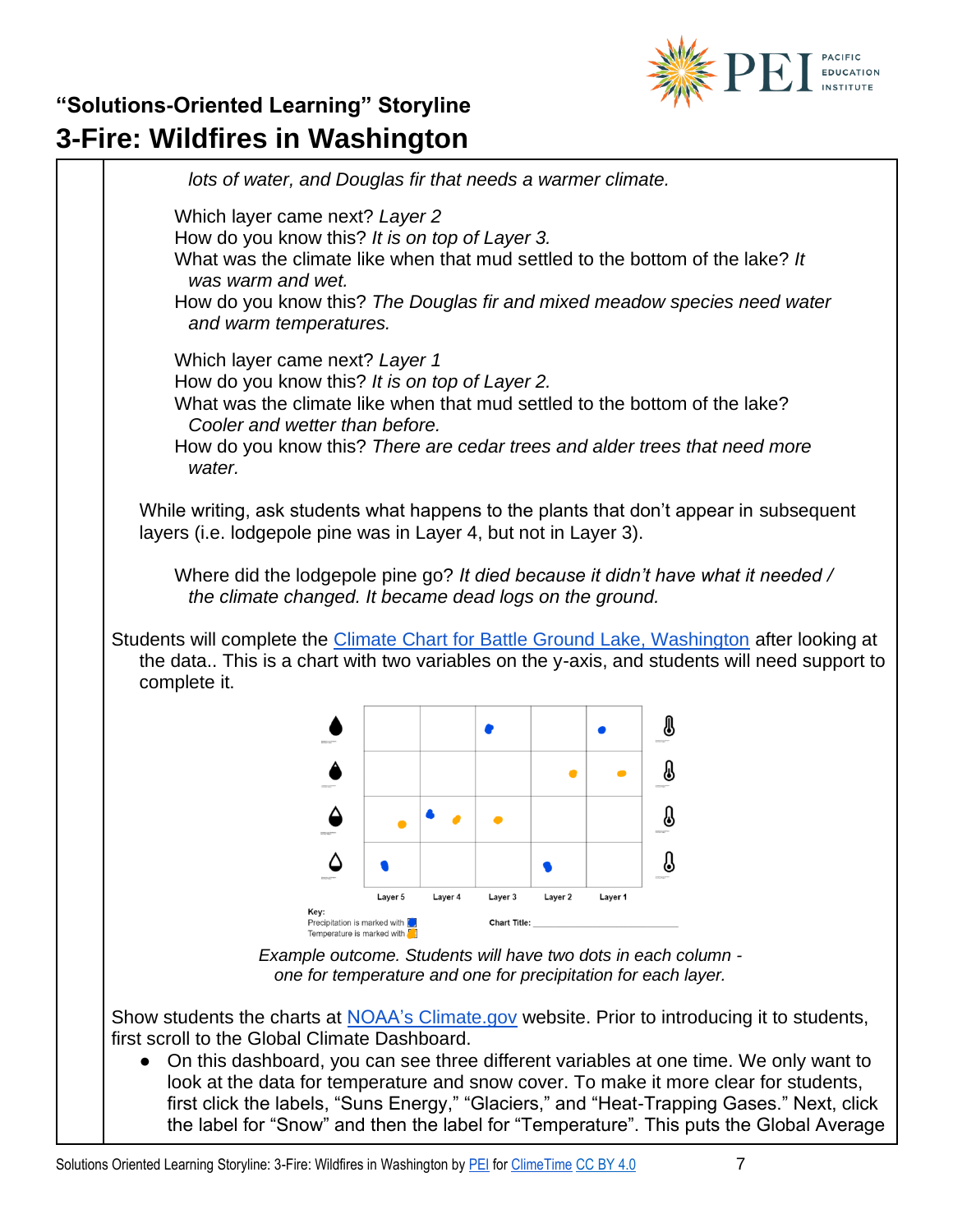

Temperature at the top, and Spring Snow Cover just below it.

Facilitate a conversation with students about these very complicated charts.

- What do the bars show?
- Do you notice any trends in the data?
- What can we say about the temperature changes over time?
- Look at the Spring Snow Cover graph. What do taller bars mean? Does the snow cover stay the same or change?

| 6. | <b>Guiding question:</b><br>What if the needs of the plants are not met?                                                                                                                                                                                                                                                                                                                                                                                                                                                                          | Estimated time:<br>30-45 minutes |
|----|---------------------------------------------------------------------------------------------------------------------------------------------------------------------------------------------------------------------------------------------------------------------------------------------------------------------------------------------------------------------------------------------------------------------------------------------------------------------------------------------------------------------------------------------------|----------------------------------|
|    | In this activity, we are reviewing what happens to the plant if its needs are not met. Students<br>will simulate plant needs and growth by making observations of plants that are or are not<br>having their needs met. You will need to set this experiment up in session before starting<br>the learning sessions. You can use any type of small plant or for this activity:<br>Plant 1: Place in a spot with sunlight and given adequate water<br>Plant 2: Place in a closet/cabinet with no water and no sunlight.<br>$\bullet$               |                                  |
|    | Ask students to discuss what they noticed about the two plants. Ask students what other<br>things plants and trees need to survive and grow.                                                                                                                                                                                                                                                                                                                                                                                                      |                                  |
|    | For this next activity, the most appropriate course of action would be to connect with your<br>local tribal leaders or representatives to learn about sustainability practices and<br>interrelationships with the native species in your region. It is important that the connections be<br>appropriate for your students in your place. Here are some resources to get you started: the<br><b>OSPI Office of Native Education and Since Time Immemorial.</b>                                                                                     |                                  |
|    | What follows is a traditional Samish story and dialogue you could use to support this storyline.                                                                                                                                                                                                                                                                                                                                                                                                                                                  |                                  |
|    | Listen to the story, "Grandmother Cedar Tree." Before playing the story, explain that this is a<br>traditional story of the Samish people. The storyteller will be telling the story in both English<br>and Samish - a language of the peoples of the Northern Puget Sound who have lived in that<br>area since time immemorial. Traditionally, most stories are only told in winter (with<br>exceptions). It is important for students to be respectful and listen to the story quietly, thinking<br>about the words and teachings in the story. |                                  |
|    | NOTE: The Cedar Bentwood Box Teaching Toolkit is an excellent resource for background<br>information and a written version of this particular story.                                                                                                                                                                                                                                                                                                                                                                                              |                                  |
|    | After the story, ask students to think about the ways that Grandmother Cedar Tree was able<br>to care for Little Cedar Tree. Have students help to make a list of the ways Grandmother<br>Cedar Tree cared for the needs of Little Cedar Tree. (Later the students will think about how<br>Little Cedar Tree helped Grandmother Cedar Tree.)                                                                                                                                                                                                      |                                  |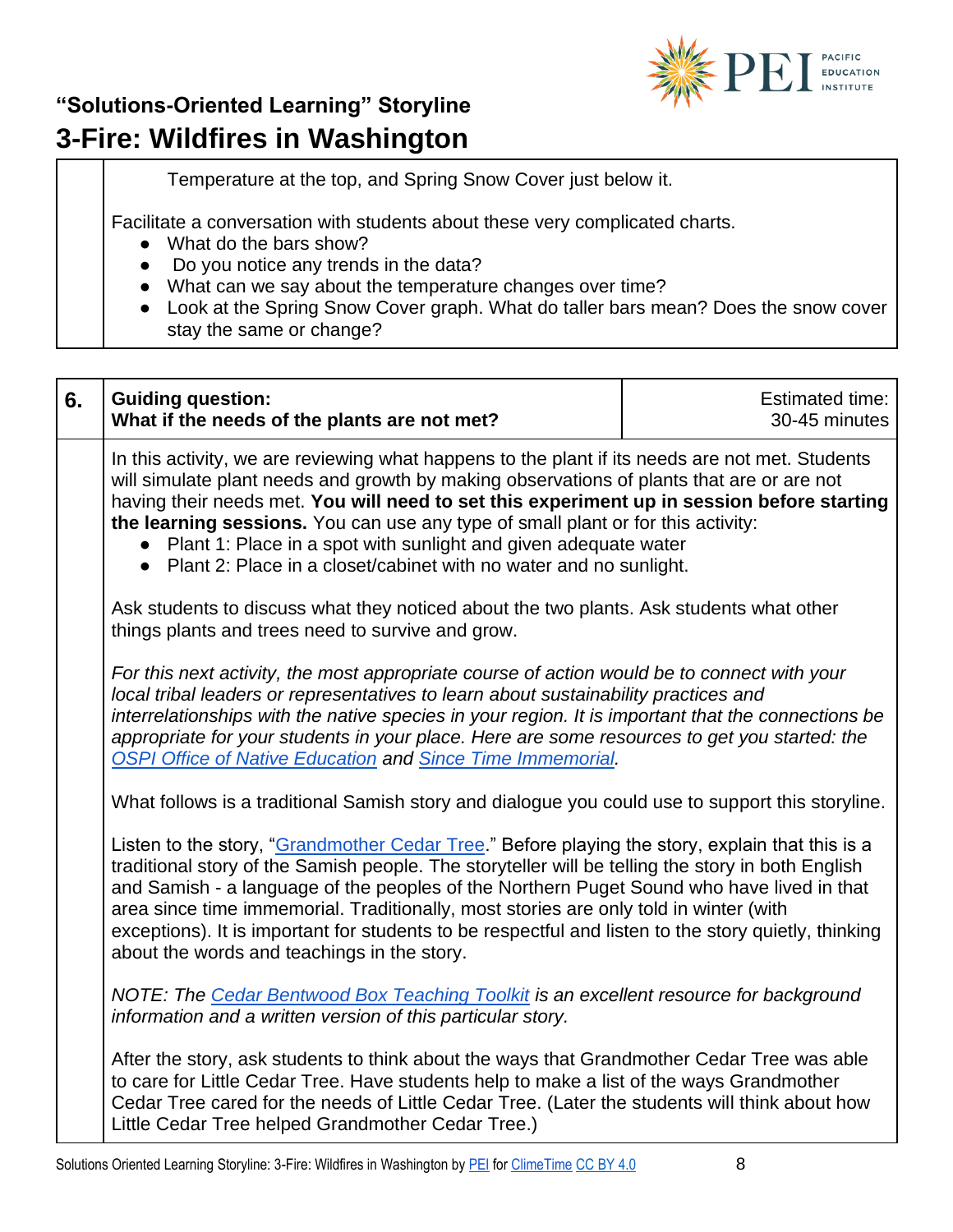

| Example responses: Protection from animals<br>Protection from strong wind<br>Shade from hot sun<br>Calling animals to sing to him                                                                                                                                                                                                                                |
|------------------------------------------------------------------------------------------------------------------------------------------------------------------------------------------------------------------------------------------------------------------------------------------------------------------------------------------------------------------|
| NOTE: If students get a little silly about the tree "calling" the birds to sing to Little Cedar Tree,<br>ask them if they think trees can actually do this. Explain that in fact, trees can send out smells<br>that are attractive to birds, just like freshly baked cookies to us, to bring the birds to their<br>branches to remove pests or distribute seeds. |
| Can the students picture themselves as Little Cedar Tree? How have trees provided for<br>people? Make a list of the ways trees have provided for people.<br>Example responses: Wood for homes<br><b>Food and medicines</b><br>Shade from hot sun<br>Paper for books<br>etc.                                                                                      |
| Later, students will be asked to remember this story and how the roles became reversed. Post<br>this quote for reflection and connection to the story: "Grandmother, you took care of me. Now I<br>will take care of you."                                                                                                                                       |

| $\mathbf{7}$ . | <b>Guiding question:</b><br>What do plants / trees have to do with fire?                                                                                                                                                                                                                                                                                                                                                                                                                                                                                                                          | <b>Estimated time:</b><br>30-45 minutes |  |
|----------------|---------------------------------------------------------------------------------------------------------------------------------------------------------------------------------------------------------------------------------------------------------------------------------------------------------------------------------------------------------------------------------------------------------------------------------------------------------------------------------------------------------------------------------------------------------------------------------------------------|-----------------------------------------|--|
|                | Facilitate a discussion about what happens to plants when their needs are not met. Remind<br>students of the Paleobotany exercise (Learning Session 4). Were there any trees that existed<br>in an older layer, but not a younger layer? Lodgepole pine, grasses and sedges, alpine<br>sagebrush, Engelmann spruce, grand fir, alder, etc. What happened to those trees and plants<br>when they didn't have their needs met? They died. Their material became litter.<br>In these two learning sessions, we'll learn how that plant material can become fuel for fires.                           |                                         |  |
|                | The Fire Triangle - Activity #1 (adapted from FireWorks)                                                                                                                                                                                                                                                                                                                                                                                                                                                                                                                                          |                                         |  |
|                | Procedure:<br>1. Explain: Students will share what they already know about fire and then organize this<br>knowledge to better understand what makes fires burn and what makes them go out.<br>2. Ask students what is needed to make a fire. List their responses on the board (they<br>may include matches, paper, cardboard etc. as well as wildland fuels). Try to write<br>them in three loose clusters (fuel, heat, and oxygen), which you'll label later. If students<br>don't include plant material (i.e. logs, sticks, pine needles, etc.), guide them to include<br>some in their list. |                                         |  |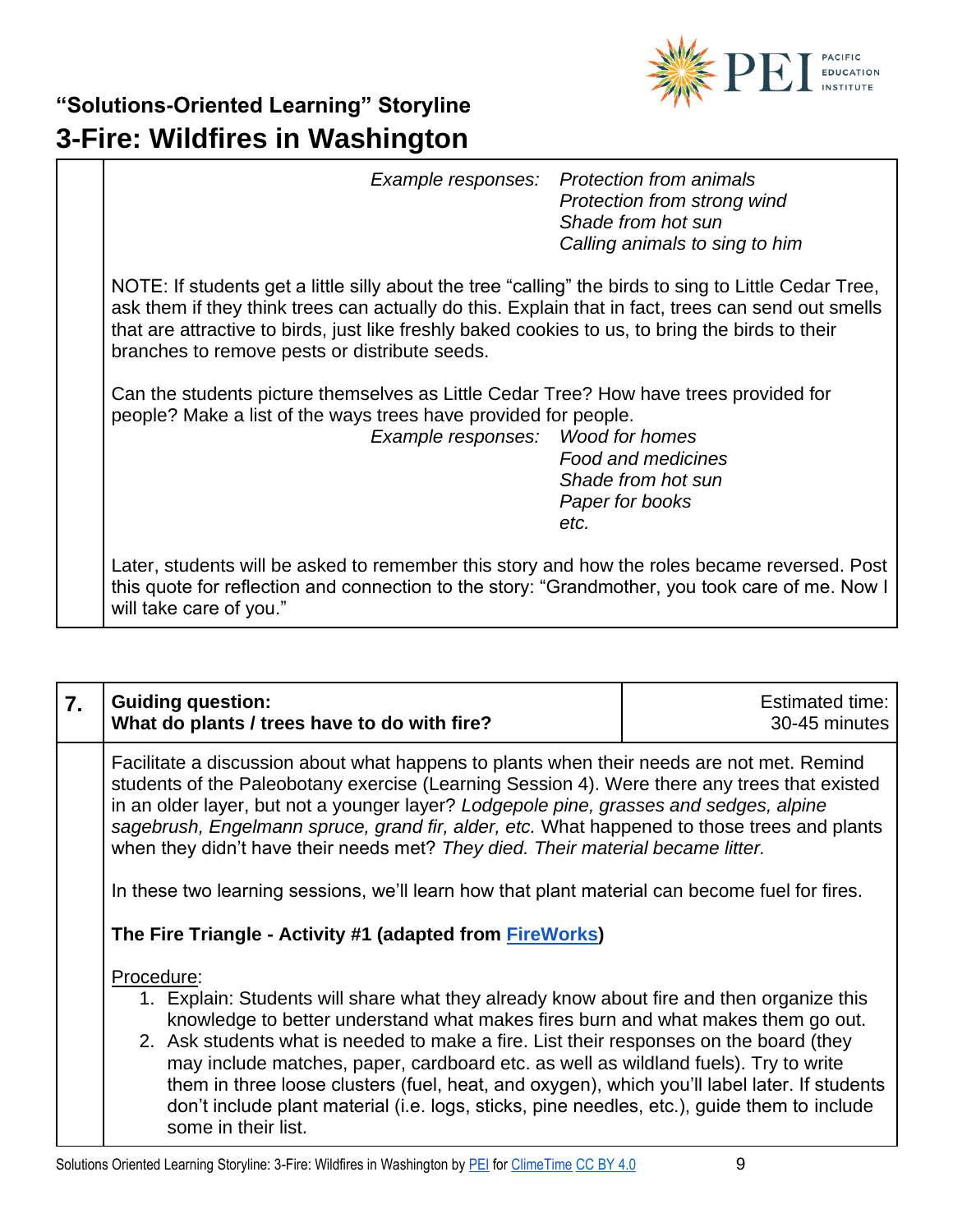

- 3. Ask students to come up with a word that describes each category. Guide them to the concepts of fuel, heat, and oxygen, and then label the categories. These are the 3 parts of the Fire Triangle. You may need to explain what oxygen is: an invisible gas, one of several "ingredients" in the air we breathe.
- 4. Display the Fire Triangle poster [\(Fire Triangle Poster\)](https://www.frames.gov/documents/fireworks/curriculum/NRockies-NCascades/ElementarySchool/E02/FireTrianglePoster.pdf) and/or label the sides of your drawing. Explain: you can use a triangle to illustrate what makes fires burn and what makes them go out.

*Adapted from: [Making Fires Burn or Go Out 1: Introduction to the Fire Triangle](https://www.frames.gov/documents/fireworks/curriculum/NRockies-NCascades/ElementarySchool/E02/E02_FireTriangle.pdf)*

| 8. | <b>Guiding question:</b>                                                                                                                                                                                                                                                                                                                                    | What do plants / trees have to do with fire?                                                                                                                                                                                                                                                                                                                                                                                                                                                                                                                                                                                  | Estimated time:<br>45 minutes |  |
|----|-------------------------------------------------------------------------------------------------------------------------------------------------------------------------------------------------------------------------------------------------------------------------------------------------------------------------------------------------------------|-------------------------------------------------------------------------------------------------------------------------------------------------------------------------------------------------------------------------------------------------------------------------------------------------------------------------------------------------------------------------------------------------------------------------------------------------------------------------------------------------------------------------------------------------------------------------------------------------------------------------------|-------------------------------|--|
|    |                                                                                                                                                                                                                                                                                                                                                             | The Fire Triangle - Activity #2                                                                                                                                                                                                                                                                                                                                                                                                                                                                                                                                                                                               |                               |  |
|    | Procedure:<br>After introduction to the fire triangle, it is time to think about those three needs for fire, and<br>what would happen if we were to disrupt the triangle. Students will either:<br>A. Watch a video as a class and contribute to class discussion, or<br>B. Watch several demonstrations by the teacher and contribute to class discussion. |                                                                                                                                                                                                                                                                                                                                                                                                                                                                                                                                                                                                                               |                               |  |
|    | Option A:                                                                                                                                                                                                                                                                                                                                                   | View "The Fire Triangle (Mr. Wizard)" on YouTube. Facilitate discussions at the<br>following timestamps:                                                                                                                                                                                                                                                                                                                                                                                                                                                                                                                      |                               |  |
|    | Time                                                                                                                                                                                                                                                                                                                                                        | <b>Discussion Prompt</b>                                                                                                                                                                                                                                                                                                                                                                                                                                                                                                                                                                                                      |                               |  |
|    | 1:45                                                                                                                                                                                                                                                                                                                                                        | Why did the fire go out?                                                                                                                                                                                                                                                                                                                                                                                                                                                                                                                                                                                                      |                               |  |
|    | 3:04                                                                                                                                                                                                                                                                                                                                                        | Why did the fire go out this time?                                                                                                                                                                                                                                                                                                                                                                                                                                                                                                                                                                                            |                               |  |
|    | 4:20                                                                                                                                                                                                                                                                                                                                                        | How could they take away the fuel?                                                                                                                                                                                                                                                                                                                                                                                                                                                                                                                                                                                            |                               |  |
|    | Option B:<br>Grandmother Cedar Tree.                                                                                                                                                                                                                                                                                                                        | Reproduce the demonstrations from "The Fire Triangle (Mr. Wizard)" YouTube video.<br>Make sure to take safety precautions when working with fire.<br>To follow-up from this activity, remind students about the images they saw in Learning<br>Session 2 (the Two Different Forests and the Osborne Panoramas). What could they add to<br>their observations of these images? Potentially looking to connect those close-together<br>matches with the over-crowded forests, while the forests with trees that are spread have<br>natural "fire breaks." Also looking for any connections students have made from the story of |                               |  |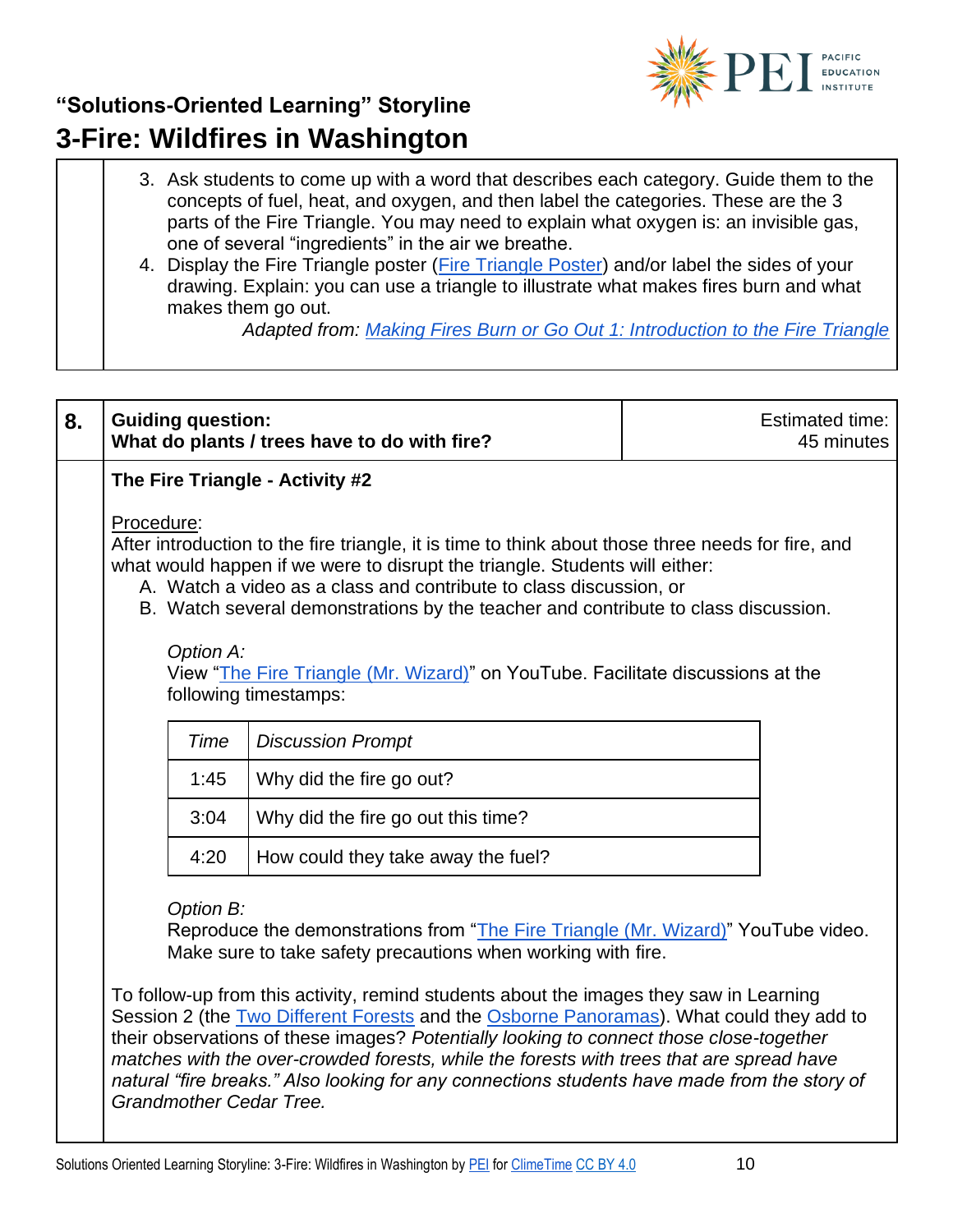

| 9. | <b>Guiding Question: Digging Deeper - Is fire bad?</b>                                                                                                                                                                                                                                                                                                                                                                                                                                                             | <b>Estimated time:</b><br>1.5 hours |
|----|--------------------------------------------------------------------------------------------------------------------------------------------------------------------------------------------------------------------------------------------------------------------------------------------------------------------------------------------------------------------------------------------------------------------------------------------------------------------------------------------------------------------|-------------------------------------|
|    | Students may develop a misconception that fire is bad. In fact, smaller fires and prescribed<br>burns are an important part of a healthy forest. Suppression of these smaller fires is building a<br>real challenge and making Megafires a major issue in the Western United States. This would<br>be a good time to talk to students about the difference between Megafires and smaller fires,<br>and dig deeper into fire as a healthy ingredient in forest health.<br>"Carrying Fire from FireWorks Curriculum" |                                     |
|    |                                                                                                                                                                                                                                                                                                                                                                                                                                                                                                                    |                                     |
|    | After students learn about fire as a means to a healthy forest, have students explore possible<br>careers that work in forestry or in fire sciences. These are some suggestions:<br><b>PEI Career Card: Assistant Forester</b><br><b>Careers in Forestry</b><br><b>Natural Inquirer: Fire Scientist Careers</b>                                                                                                                                                                                                    |                                     |
|    | To extend the career connections in this storyline, reach out to your local Department of<br>Natural Resources office or fire station to invite a person with a career related to fire into your<br>classroom to share about their job with your class.                                                                                                                                                                                                                                                            |                                     |

| 10. | <b>Guiding question:</b><br>What could happen in the future to the climate and what<br>could we do to mitigate the negative impacts of these<br>changes?                                                                                                                                                                                                                                                                                                                                                                                                                                                                                                                                                                                                                                                                                                                                                                                                                                                                                                   | Estimated time:<br>minimum 45 minutes |
|-----|------------------------------------------------------------------------------------------------------------------------------------------------------------------------------------------------------------------------------------------------------------------------------------------------------------------------------------------------------------------------------------------------------------------------------------------------------------------------------------------------------------------------------------------------------------------------------------------------------------------------------------------------------------------------------------------------------------------------------------------------------------------------------------------------------------------------------------------------------------------------------------------------------------------------------------------------------------------------------------------------------------------------------------------------------------|---------------------------------------|
|     | Remind students about the warming trends and drier summers we are seeing compared to<br>historical evidence. Use graphs, maps, or other methods as a visual reminder.<br>• Central and Eastern Washington example: Show students the New York Times<br>interactive "How Much Hotter Is Your Hometown Than When You Were Born?"<br>Puget Sound region example: Show students the temperature change graph on the<br>first page. Students should be able to see how the trend line is increasing over time.<br>Future Scenarios for Climate Change in the Puget Sound<br>• Pacific Northwest example: Show students the air temperature prediction graph at the<br>bottom of the page. Students will be able to compare historical median temperatures to<br>predictions of temperatures in 2040. Climate Change in the Pacific Northwest<br>In this learning session, students will be bringing together all of the prior experiences with the<br>teacher as the facilitator. A discussion might look like the following (example responses in<br>italics): |                                       |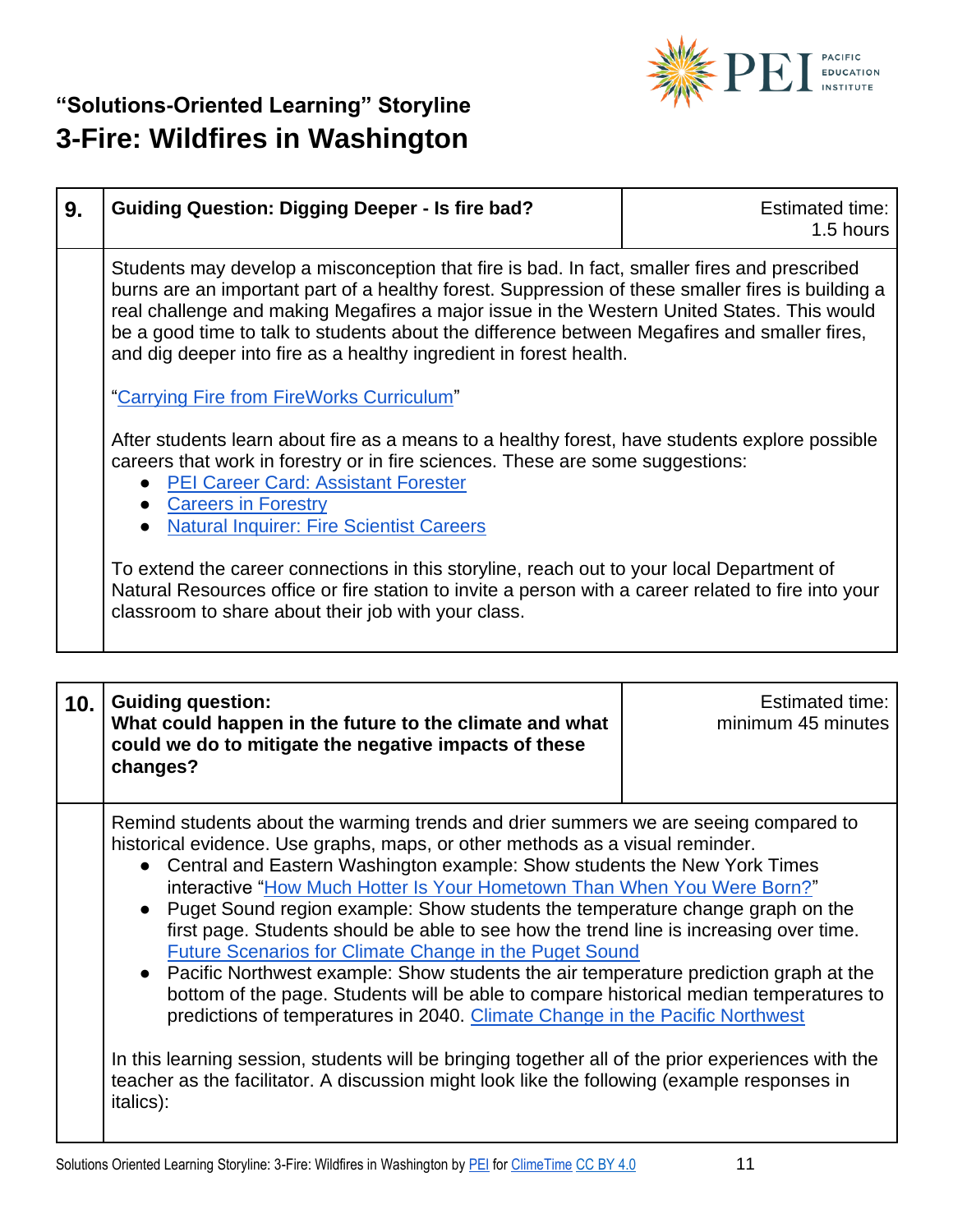

1. On the board or anchor chart, write: "If \_\_\_, then \_\_\_, because \_\_\_." 2. Today we want to think about the impacts of the changing climate, and what we can do to make the impacts less severe. What do you think will happen to the temperature in the future? *It might get hotter.* What do you think will happen with precipitation in the future? *It might get drier.* 3. Write, "If the climate gets hotter and drier," and ask, What will happen to the plants or trees if it gets hotter or drier? *They might die.* 4. Write, "then the plants and trees might die," and ask, Why might the plants and trees die? *Because they don't have enough water. Because it is too hot for them to grow.* 5. Write, "because their needs aren't being met." This is the problem statement to guide students in the final product. Direct students back to the quote from [Grandmother Cedar Tree,](http://www.wisdomoftheelders.org/program-108-turtle-island-storytellers/) or even listen to the story again. During this listen, students should focus on the ways that Little Cedar Tree was going to help Grandmother Cedar Tree. In the final product, students should take on the point of view of Little Cedar Tree and how they would help the forest trees and plants in this era of warming climate and increased fire danger. "Grandmother, you took care of me. Now I will take care of you." (From Grandmother Cedar Tree, as read by Johnny Moses for the Turtle Island Storytellers.) Final product: As a culminating product, students will show their learning from the point of view of Little Cedar Tree. This can be in the form of a narrative, comic strip, poster, movie, etc. Choose one modality or give the students a choice or list to choose from. Criterion for the final product: • Include the problem statement Include at least one solution for protection or care of the plants and trees from fire

| 11. | Possible next steps/off-ramps/actions:                                                                                                                                                                                                                                       |  |
|-----|------------------------------------------------------------------------------------------------------------------------------------------------------------------------------------------------------------------------------------------------------------------------------|--|
|     | What assumptions can we make about plants/species and their adaptability/resilience to<br>$\bullet$<br>fire over time as it relates to climate variables?<br>• Can we map/model future predictions?<br>Does fire have a direct impact on erosion and mudslides?<br>$\bullet$ |  |

| 12. | <b>Post Assessment:</b>                                                                               | Estimated time:<br>45 minutes |
|-----|-------------------------------------------------------------------------------------------------------|-------------------------------|
|     | 3-Fire: Wildfires in Washington Post- Assessment<br>3-Fire: Wildfires in Washington Assessment Rubric |                               |